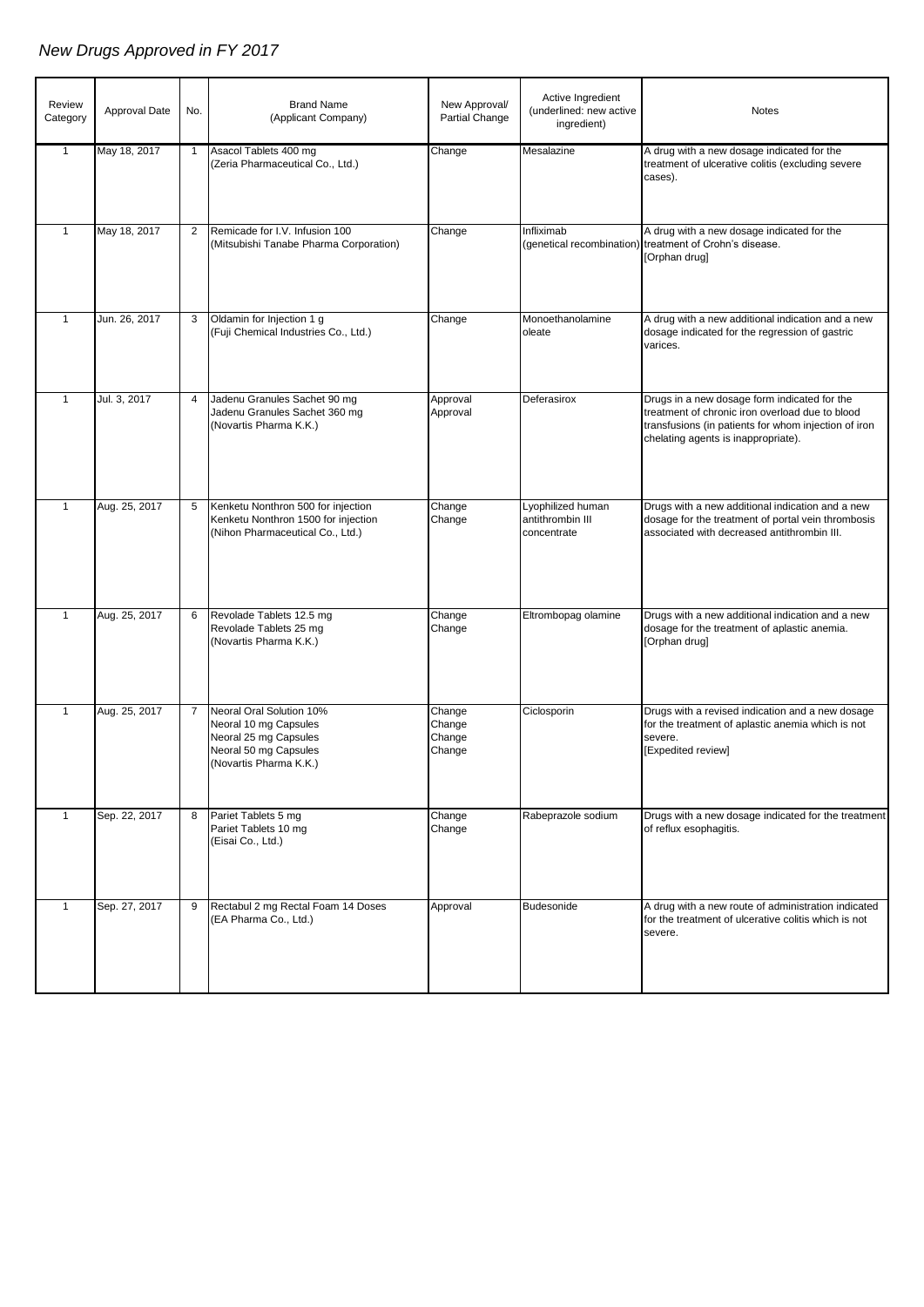| Review<br>Category | Approval Date | No. | <b>Brand Name</b><br>(Applicant Company)                                                                                                                                                                                                                                                                                                                                                                                                                                                                                                                                                                                                                                                                                                                                                                                                                                                                                                                                                                                                                                                                                                                                                                                                                                                                                                                                                                                                                                         | New Approval/<br>Partial Change                                                                                                                                                                                                                                                                                                                  | Active Ingredient<br>(underlined: new active<br>ingredient) | Notes                                                                                                                                                                                                                                                                                                                                                                         |
|--------------------|---------------|-----|----------------------------------------------------------------------------------------------------------------------------------------------------------------------------------------------------------------------------------------------------------------------------------------------------------------------------------------------------------------------------------------------------------------------------------------------------------------------------------------------------------------------------------------------------------------------------------------------------------------------------------------------------------------------------------------------------------------------------------------------------------------------------------------------------------------------------------------------------------------------------------------------------------------------------------------------------------------------------------------------------------------------------------------------------------------------------------------------------------------------------------------------------------------------------------------------------------------------------------------------------------------------------------------------------------------------------------------------------------------------------------------------------------------------------------------------------------------------------------|--------------------------------------------------------------------------------------------------------------------------------------------------------------------------------------------------------------------------------------------------------------------------------------------------------------------------------------------------|-------------------------------------------------------------|-------------------------------------------------------------------------------------------------------------------------------------------------------------------------------------------------------------------------------------------------------------------------------------------------------------------------------------------------------------------------------|
| $\mathbf{1}$       | Dec. 25, 2017 |     | 10 Zyprexa Tablets 2.5 mg<br>Zyprexa Tablets 5 mg<br>Zyprexa Tablets 10 mg<br>Zyprexa Fine Granules 1%<br>Zyprexa Zydis Tablets 2.5 mg<br>Zyprexa Zydis Tablets 5 mg<br>Zyprexa Zydis Tablets 10 mg<br>(Eli Lilly Japan K.K.)<br>Olanzapine Tablets 2.5 mg "DSEP"<br>Olanzapine Tablets 5 mg "DSEP"<br>Olanzapine Tablets 10 mg "DSEP"<br>Olanzapine Fine Granules 1% "DSEP"<br>Olanzapine OD Tablets 2.5 mg "DSEP"<br>Olanzapine OD Tablets 5 mg "DSEP"<br>Olanzapine OD Tablets 10 mg "DSEP"<br>(Daiichi Sankyo Espha Co., Ltd.)<br>Olanzapine Tablets 2.5 mg "Nichi-Iko"<br>Olanzapine Tablets 5 mg "Nichi-Iko"<br>Olanzapine Tablets 10 mg "Nichi-Iko"<br>Olanzapine Fine Granules 1% "Nichi-Iko"<br>Olanzapine OD Tablets 2.5 mg "Nichi-Iko"<br>Olanzapine OD Tablets 5 mg "Nichi-Iko"<br>Olanzapine OD Tablets 10 mg "Nichi-Iko"<br>(Nichi-Iko Pharmaceutical Co., Ltd.)<br>Olanzapine Fine Granules 1% "Pfizer"<br>(Mylan Seiyaku Ltd.)<br>Olanzapine Tablets 2.5 mg "Nipro"<br>Olanzapine Tablets 5 mg "Nipro"<br>Olanzapine Tablets 10 mg "Nipro"<br>Olanzapine Fine Granules 1% "Nipro"<br>Olanzapine OD Tablets 5 mg "Nipro"<br>Olanzapine OD Tablets 10 mg "Nipro"<br>(Nipro Corporation)<br>Olanzapine Tablets 2.5 mg "Pfizer"<br>Olanzapine Tablets 5 mg "Pfizer"<br>Olanzapine Tablets 10 mg "Pfizer"<br>Olanzapine OD Tablets 2.5 mg "Pfizer"<br>Olanzapine OD Tablets 5 mg "Pfizer"<br>Olanzapine OD Tablets 10 mg "Pfizer"<br>(Daito Pharmaceutical Co., Ltd.) | Change<br>Change<br>Change<br>Change<br>Change<br>Change<br>Change<br>Change<br>Change<br>Change<br>Change<br>Change<br>Change<br>Change<br>Change<br>Change<br>Change<br>Change<br>Change<br>Change<br>Change<br>Change<br>Change<br>Change<br>Change<br>Change<br>Change<br>Change<br>Change<br>Change<br>Change<br>Change<br>Change<br>Change | Olanzapine                                                  | Drugs with a new additional indication and a new<br>dosage indicated for the treatment of<br>gastrointestinal symptoms (nausea and vomiting)<br>associated with the administration of antineoplastic<br>drugs (cisplatin, etc.).<br>[Public knowledge-based application after<br>preliminary assessment by the Pharmaceutical<br>Affairs and Food Sanitation Council (PAFSC)] |
| $\mathbf{1}$       | Jan. 19, 2018 | 11  | Nexium Capsules 10 mg<br>Nexium Capsules 20 mg<br>Nexium Granules for Suspension 10 mg<br>Nexium Granules for Suspension 20 mg<br>(AstraZeneca K.K.)                                                                                                                                                                                                                                                                                                                                                                                                                                                                                                                                                                                                                                                                                                                                                                                                                                                                                                                                                                                                                                                                                                                                                                                                                                                                                                                             | Change<br>Change<br>Approval<br>Approval                                                                                                                                                                                                                                                                                                         | Esomeprazole<br>magnesium hydrate                           | Drugs with a new additional pediatric dosage and in<br>additional dosage forms indicated for the treatment<br>of gastric ulcer, duodenal ulcer, anastomotic ulcer,<br>reflux esophagitis, non-erosive reflux disease, and<br>Zollinger-Ellison syndrome.                                                                                                                      |
| $\mathbf{1}$       | Jan. 19, 2018 | 12  | Goofice Tablets 5 mg<br>(EA Pharma Co., Ltd.)                                                                                                                                                                                                                                                                                                                                                                                                                                                                                                                                                                                                                                                                                                                                                                                                                                                                                                                                                                                                                                                                                                                                                                                                                                                                                                                                                                                                                                    | Approval                                                                                                                                                                                                                                                                                                                                         | Elobixibat hydrate                                          | A drug with a new active ingredient indicated for the<br>treatment of chronic constipation (excluding<br>constipation due to organic diseases).                                                                                                                                                                                                                               |
| $\mathbf{1}$       | Feb. 23, 2018 | 13  | Certican Tablets 0.25 mg<br>Certican Tablets 0.5 mg<br>Certican Tablets 0.75 mg<br>(Novartis Pharma K.K.)                                                                                                                                                                                                                                                                                                                                                                                                                                                                                                                                                                                                                                                                                                                                                                                                                                                                                                                                                                                                                                                                                                                                                                                                                                                                                                                                                                        | Change<br>Change<br>Change                                                                                                                                                                                                                                                                                                                       | Everolimus                                                  | Drugs with a new additional indication and a new<br>dosage for the inhibition of rejection in liver<br>transplantation.                                                                                                                                                                                                                                                       |
| $\mathbf{1}$       | Mar. 23, 2018 | 14  | Orkedia Tablets 1 mg<br>Orkedia Tablets 2 mg<br>(Kyowa Hakko Kirin Co., Ltd.)                                                                                                                                                                                                                                                                                                                                                                                                                                                                                                                                                                                                                                                                                                                                                                                                                                                                                                                                                                                                                                                                                                                                                                                                                                                                                                                                                                                                    | Approval<br>Approval                                                                                                                                                                                                                                                                                                                             | Evocalcet                                                   | Drugs with a new active ingredient indicated for the<br>treatment of secondary hyperparathyroidism in<br>patients on maintenance dialysis.                                                                                                                                                                                                                                    |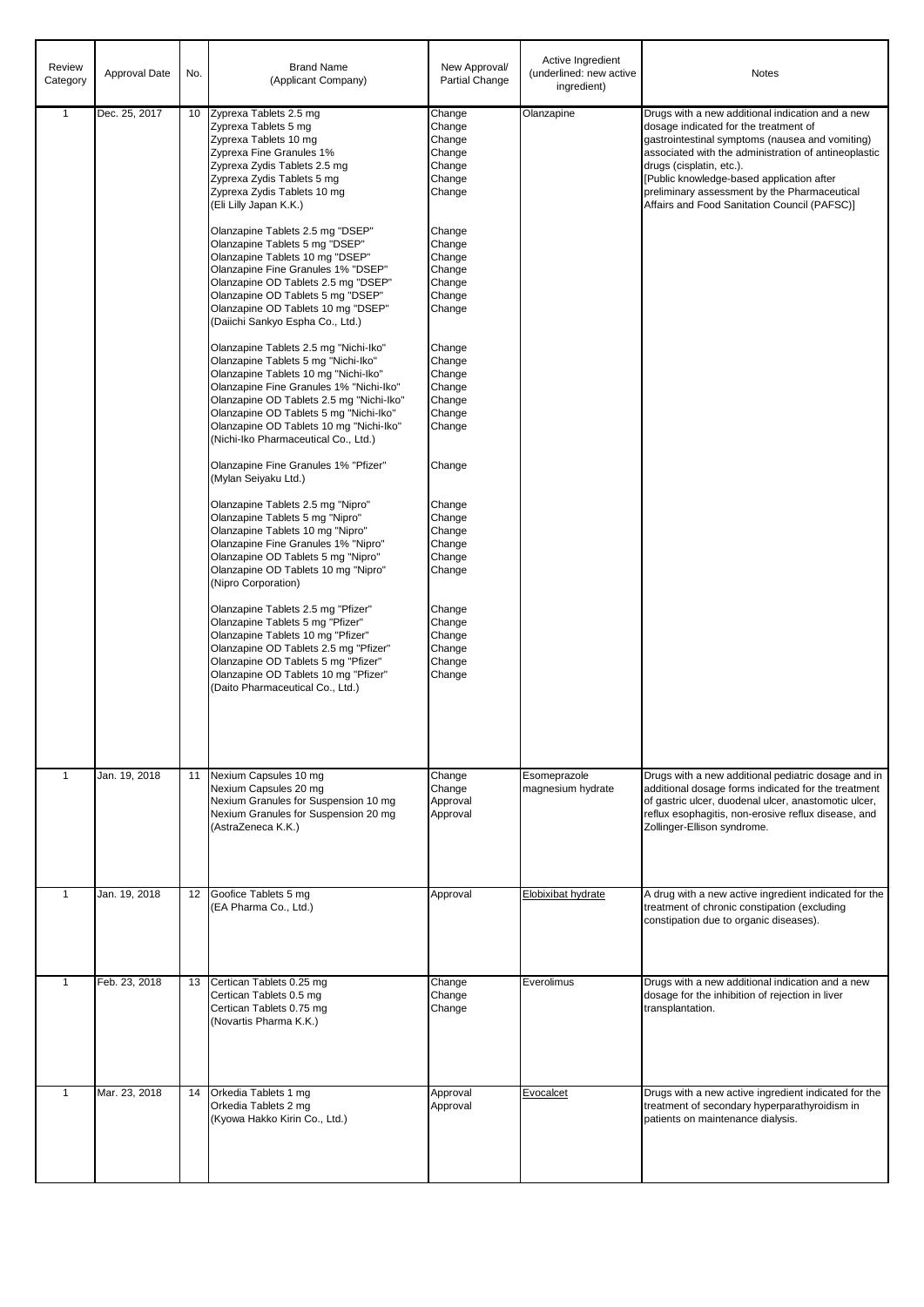| Review<br>Category | Approval Date | No. | <b>Brand Name</b><br>(Applicant Company)                                                                                                                                       | New Approval/<br>Partial Change                          | Active Ingredient<br>(underlined: new active<br>ingredient) | Notes                                                                                                                                                                                                                                                                         |
|--------------------|---------------|-----|--------------------------------------------------------------------------------------------------------------------------------------------------------------------------------|----------------------------------------------------------|-------------------------------------------------------------|-------------------------------------------------------------------------------------------------------------------------------------------------------------------------------------------------------------------------------------------------------------------------------|
| $\mathbf{1}$       | Mar. 23, 2018 | 15  | Rapalimus Gel 0.2%<br>(Nobelpharma Co., Ltd.)                                                                                                                                  | Approval                                                 | Sirolimus                                                   | A drug with a new route of administration indicated<br>for the treatment of skin lesions associated with<br>tuberous sclerosis complex.<br>[Orphan drug, SAKIGAKE designation]                                                                                                |
| $\overline{2}$     | Jun. 26, 2017 | 16  | Rituxan Injection 10 mg/mL<br>(Zenyaku Kogyo Co., Ltd.)                                                                                                                        | Change                                                   | Rituximab<br>(genetical recombination)                      | A drug with a new additional indication and a new<br>dosage for the treatment of chronic idiopathic<br>thrombocytopenic purpura.<br>[Public knowledge-based application after<br>preliminary assessment by the Pharmaceutical<br>Affairs and Food Sanitation Council (PAFSC)] |
| 2                  | Jul. 3, 2017  | 17  | Parmodia Tab. 0.1 mg<br>(Kowa Company, Ltd.)                                                                                                                                   | Approval                                                 | Pemafibrate                                                 | A drug with a new active ingredient indicated for the<br>treatment of hyperlipidaemia (including familial<br>hyperlipidaemia).                                                                                                                                                |
| $\overline{2}$     | Sep. 27, 2017 | 18  | <b>Atozet Combination Tablets LD</b><br>Atozet Combination Tablets HD<br>(MSD K.K.)                                                                                            | Approval<br>Approval                                     | Ezetimibe/<br>Atorvastatin calcium<br>hydrate               | New combination drugs indicated for the treatment<br>of hypercholesterolemia and familial<br>hypercholesterolemia.                                                                                                                                                            |
| 2                  | Sep. 27, 2017 | 19  | Revatio Tablets 20 mg<br>Revatio Dry Syrup for Suspension 900 mg<br>Revatio OD Film 20 mg<br>(Pfizer Japan Inc.)                                                               | Change<br>Approval<br>Approval                           | Sildenafil citrate                                          | Drugs with a new additional pediatric dosage and in<br>additional dosage forms indicated for the treatment<br>of pulmonary arterial hypertension.<br>[Orphan drug]                                                                                                            |
| 2                  | Jan. 19, 2018 | 20  | Ibulief I.V. Injection 20 mg<br>(Senju Pharmaceutical Co., Ltd.)                                                                                                               | Approval                                                 | Ibuprofen L-Iysine                                          | A drug with a new active ingredient indicated for the<br>treatment of patent ductus arteriosus in premature<br>infants when conservative treatment (fluid<br>restriction, diuretic use, etc.) is not sufficiently<br>effective.                                               |
| $\overline{2}$     | Mar. 23, 2018 |     | 21 Azilect Tablets 0.5 mg<br>Azilect Tablets 1 mg<br>(Takeda Pharmaceutical Company Limited)                                                                                   | Approval<br>Approval                                     | Rasagiline mesilate                                         | Drugs with a new active ingredient indicated for the<br>treatment of Parkinson's disease.                                                                                                                                                                                     |
| $3 - 1$            | Jul. 3, 2017  |     | 22 Bipresso Extended Release Tablets 50 mg<br>Bipresso Extended Release Tablets 150 mg<br>(Astellas Pharma Inc.)                                                               | Approval<br>Approval                                     | Quetiapine fumarate                                         | Drugs with a new indication in new dosage form<br>indicated for the improvement of depressive<br>symptoms in patients with bipolar disorder.                                                                                                                                  |
| $3 - 1$            | Jul. 3, 2017  | 23  | Spinraza Intrathecal injection 12 mg<br>(Biogen Japan Ltd.)                                                                                                                    | Approval                                                 | Nusinersen sodium                                           | A drug with a new active ingredient indicated for the<br>treatment of infantile spinal muscular atrophy.<br>[Orphan drug]                                                                                                                                                     |
| $3 - 1$            | Jul. 3, 2017  | 24  | Depromel Tablets 25<br>Depromel Tablets 50<br>Depromel Tablets 75<br>(Meiji Seika Pharma Co., Ltd.)<br>Luvox Tablets 25<br>Luvox Tablets 50<br>Luvox Tablets 75<br>(AbbVie GK) | Change<br>Change<br>Change<br>Change<br>Change<br>Change | Fluvoxamine maleate                                         | Drugs with a new additional pediatric dosage<br>indicated for the treatment of obsessive-compulsive<br>disorder.                                                                                                                                                              |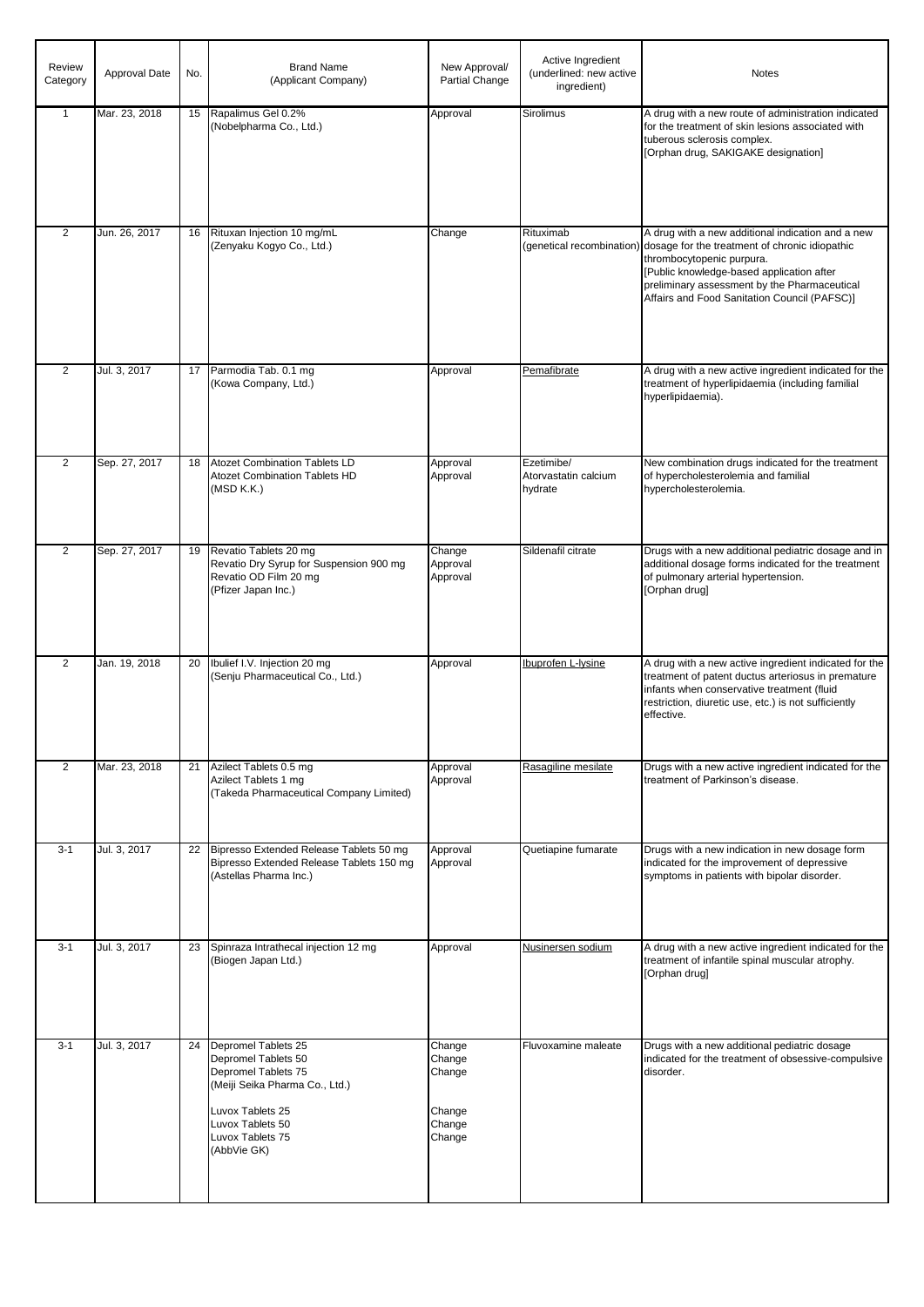| Review<br>Category | Approval Date | No. | <b>Brand Name</b><br>(Applicant Company)                                                                                                           | New Approval/<br>Partial Change | Active Ingredient<br>(underlined: new active<br>ingredient) | <b>Notes</b>                                                                                                                                                                                                                                                                                   |
|--------------------|---------------|-----|----------------------------------------------------------------------------------------------------------------------------------------------------|---------------------------------|-------------------------------------------------------------|------------------------------------------------------------------------------------------------------------------------------------------------------------------------------------------------------------------------------------------------------------------------------------------------|
| $3 - 1$            | Aug. 25, 2017 | 25  | Leuplin SR for Injection Kit 11.25 mg<br>(Takeda Pharmaceutical Company Limited)                                                                   | Change                          | Leuprorelin acetate                                         | A drug with a new additional indication for inhibiting<br>progression of spinal and bulbar muscular atrophy.<br>[Orphan drug]                                                                                                                                                                  |
| $3 - 1$            | Aug. 25, 2017 | 26  | Vimpat Tablets 50 mg<br>Vimpat Tablets 100 mg<br>(UCB Japan Co., Ltd.)                                                                             | Change<br>Change                | Lacosamide                                                  | Drugs with a revised indication for the treatment of<br>partial seizures (including secondary generalized<br>seizures) in patients with epilepsy.                                                                                                                                              |
| $3 - 1$            | Sep. 22, 2017 | 27  | Spinraza Intrathecal injection 12 mg<br>(Biogen Japan Ltd.)                                                                                        | Change                          | Nusinersen sodium                                           | A drug with a revised indication and a new dosage<br>for the treatment of spinal muscular atrophy.<br>[Orphan drug]                                                                                                                                                                            |
| $3 - 1$            | Dec. 25, 2017 | 28  | Soliris for Intravenous Infusion 300 mg<br>(Alexion Pharma G.K.)                                                                                   | Change                          | Eculizumab (genetical<br>recombination)                     | A drug with a new additional indication and a new<br>dosage indicated for the treatment of generalized<br>myasthenia gravis (for use only in patients whose<br>symptoms cannot be sufficiently controlled with<br>high-dose intravenous immunoglobulin or<br>plasmapheresis).<br>[Orphan drug] |
| $3 - 1$            | Jan. 19, 2018 | 29  | Rexulti Tablets 1 mg<br>Rexulti Tablets 2 mg<br>(Otsuka Pharmaceutical Co., Ltd.)                                                                  | Approval<br>Approval            | <b>Brexpiprazole</b>                                        | Drugs with a new active ingredient indicated for the<br>treatment of schizophrenia.                                                                                                                                                                                                            |
| $3 - 1$            | Mar. 23, 2018 | 30  | Hernicore 1.25 Units for Intradiscal Inj.<br>(Seikagaku Corporation)                                                                               | Approval                        | Condoliase                                                  | A drug with a new active ingredient indicated for the<br>treatment of lumbar disc herniation with<br>subligamentous extrusion that has not adequately<br>responded to conservative treatment.                                                                                                  |
| $3 - 2$            | Sep. 22, 2017 | 31  | Remitch Capsules 2.5 µg<br>Remitch OD Tablets 2.5 µg<br>(Toray Industries, Inc.)<br>Nopicor Capsules 2.5 µg<br>(Toray Medical Co., Ltd.)           | Change<br>Change<br>Change      |                                                             | Nalfurafine hydrochloride Drugs with a revised indication for the improvement<br>of pruritus in patients on peritoneal dialysis (for use<br>only in patients who have not responded sufficiently<br>to conventional treatments).                                                               |
| $3 - 2$            | Jan. 19, 2018 | 32  | Naruvein Injection 2 mg<br>Naruvein Injection 20 mg<br>(Daiichi Sankyo Propharma Co., Ltd.)                                                        | Approval<br>Approval            | Hydromorphone<br>hydrochloride                              | Drugs with a new route of administration indicated<br>for management of moderate to severe pain in<br>various types of cancer.                                                                                                                                                                 |
| $\overline{4}$     | May 18, 2017  | 33  | Zosyn for Intravenous Injection 2.25<br>Zosyn for Intravenous Injection 4.5<br>Zosyn for I.V. Infusion bag 4.5<br>(Taiho Pharmaceutical Co., Ltd.) | Change<br>Change<br>Change      | Tazobactam/Piperacillin<br>hydrate                          | Drugs with additional indications and new dosages<br>for the treatment of "bacterial skin infections mainly<br>involving the dermis and/or subcutaneous tissues"<br>and "secondary bacterial infections of pre-existing<br>skin ulcers and/or erosion".                                        |
| $\overline{4}$     | Jul. 3, 2017  | 34  | Amenalief Tab. 200 mg<br>(Maruho Co., Ltd.)                                                                                                        | Approval                        | Amenamevir                                                  | A drug with a new active ingredient indicated for the<br>treatment of herpes zoster.                                                                                                                                                                                                           |
| 4                  | Sep. 27, 2017 | 35  | Zinplava for Intravenous Infusion 625 mg<br>(MSD K.K.)                                                                                             | Approval                        | Bezlotoxumab                                                | A drug with a new active ingredient indicated for the<br>(genetical recombination) prevention of recurrent Clostridium difficile infection.                                                                                                                                                    |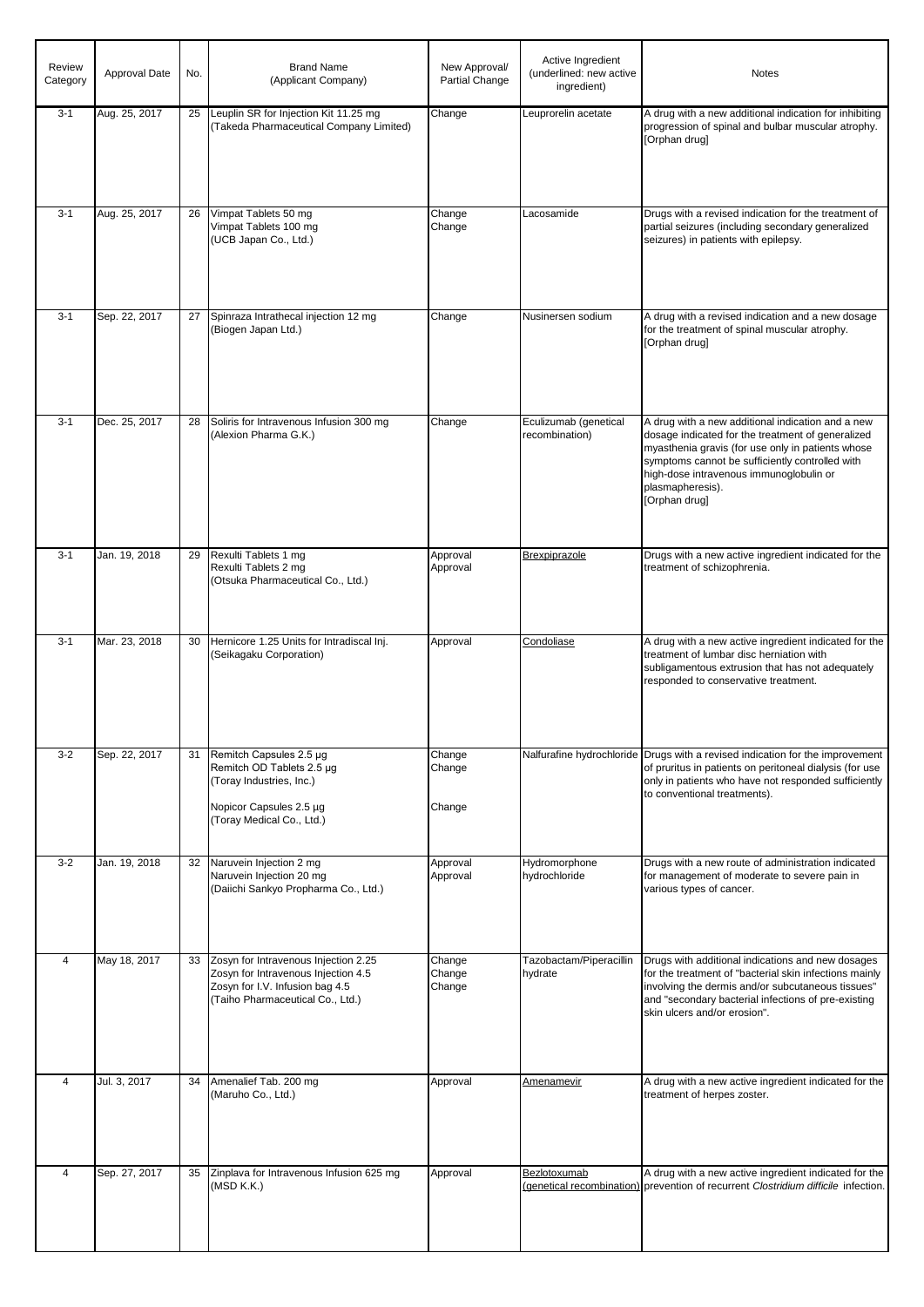| Review<br>Category | Approval Date | No. | <b>Brand Name</b><br>(Applicant Company)                                                                                      | New Approval/<br>Partial Change | Active Ingredient<br>(underlined: new active<br>ingredient) | <b>Notes</b>                                                                                                                                                                                                                                                                                                                                                  |
|--------------------|---------------|-----|-------------------------------------------------------------------------------------------------------------------------------|---------------------------------|-------------------------------------------------------------|---------------------------------------------------------------------------------------------------------------------------------------------------------------------------------------------------------------------------------------------------------------------------------------------------------------------------------------------------------------|
| $\overline{4}$     | Sep. 27, 2017 | 36  | <b>Maviret Combination Tablets</b><br>(AbbVie GK)                                                                             | Approval                        | Glecaprevir hydrate/<br>Pibrentasvir                        | A new combination drug with a new active<br>ingredient indicated for the improvement of viremia<br>in patients with chronic hepatitis C or compensated<br>cirrhosis type C.<br>[Priority review]                                                                                                                                                              |
| $\overline{4}$     | Jan. 19, 2018 | 37  | Nailin Capsules 100 mg<br>(Sato Pharmaceutical Co., Ltd.)                                                                     | Approval                        | ethanolate                                                  | Fosravuconazole L-lysine A drug with a new active ingredient indicated for the<br>treatment of onychomycosis due to Trichophyton<br>species.                                                                                                                                                                                                                  |
| $\overline{4}$     | Jan. 19, 2018 | 38  | Sirturo Tablets 100 mg<br>(Janssen Pharmaceutical K.K.)                                                                       | Approval                        | Bedaquiline fumarate                                        | A drug with a new active ingredient indicated for the<br>treatment of pulmonary multidrug-resistant<br>tuberculosis.<br>[Orphan drug]                                                                                                                                                                                                                         |
| $\overline{4}$     | Feb. 16, 2018 | 39  | <b>Harvoni Combination Tablets</b><br>(Gilead Sciences, Inc.)                                                                 | Change                          | Ledipasvir<br>acetonate/Sofosbuvir                          | A drug with a new additional indication for the<br>improvement of viremia in patients with chronic<br>hepatitis C or compensated cirrhosis type C in<br>serogroup 2 (genotype 2).                                                                                                                                                                             |
| $\overline{4}$     | Feb. 23, 2018 | 40  | Xofluza Tablets 10 mg<br>Xofluza Tablets 20 mg<br>(Shionogi & Co., Ltd.)                                                      | Approval<br>Approval            | Baloxavir marboxil                                          | Drugs with a new active ingredient indicated for the<br>treatment of influenza A or B virus infections.<br>[SAKIGAKE designation]                                                                                                                                                                                                                             |
| 4                  | Mar. 23, 2018 | 41  | Sivextro Tablets 200 mg<br>Sivextro Intravenous Infusion 200 mg<br>(Bayer Yakuhin, Ltd.)                                      | Approval<br>Approval            | Tedizolid phosphate                                         | Drugs with a new active ingredient indicated for the<br>treatment of bacterial skin infections mainly<br>involving the dermis and/or subcutaneous tissues,<br>secondary bacterial infections of pre-existing skin<br>ulcers and/or erosion, and secondary bacterial<br>infections of trauma, burn, and surgical wounds.                                       |
| $\overline{4}$     | Mar. 23, 2018 |     | 42 Prevymis Tablets 240 mg<br>Prevymis Intravenous Infusion 240 mg<br>(MSD K.K.)                                              | Approval<br>Approval            | Letermovir                                                  | Drugs with a new active ingredient indicated for the<br>prophylaxis of cytomegalovirus disease in allogeneic<br>hematopoietic stem cell transplant recipients.<br>[Orphan drug]                                                                                                                                                                               |
| 5                  | Mar. 23, 2018 | 43  | Onepal No. 1 Injection<br>Onepal No. 2 Injection<br>(AY Pharmaceuticals Co., Ltd.)                                            | Approval<br>Approval            | N/A for this combination<br>drug                            | Combination prescription drugs with similar<br>formulations indicated for the supplementation of<br>water, electrolytes, amino acids, calories, vitamins,<br>zinc, iron, copper, manganese, and iodine in<br>patients for whom receiving oral or enteral nutrition<br>is impossible or insufficient and the total parenteral<br>nutrition is the only choice. |
| $6 - 1$            | Jun. 26, 2017 | 44  | Actemra 162 mg Syringe for SC Injection<br>Actemra 162 mg Auto-injector for SC Injection<br>(Chugai Pharmaceutical Co., Ltd.) | Change<br>Change                | Tocilizumab                                                 | Drugs with a new dosage indicated for the treatment<br>(genetical recombination) of rheumatoid arthritis (including prevention of<br>structural joint damage) in patients who have not<br>responded sufficiently to conventional treatments.                                                                                                                  |
| $6 - 1$            | Jul. 3, 2017  | 45  | Olumiant Tablets 4 mg<br>Olumiant Tablets 2 mg<br>(Eli Lilly Japan K.K.)                                                      | Approval<br>Approval            | <b>Baricitinib</b>                                          | Drugs with a new active ingredient indicated for the<br>treatment of rheumatoid arthritis (including<br>prevention of structural joint damage) in patients<br>who have not responded sufficiently to conventional<br>treatments.                                                                                                                              |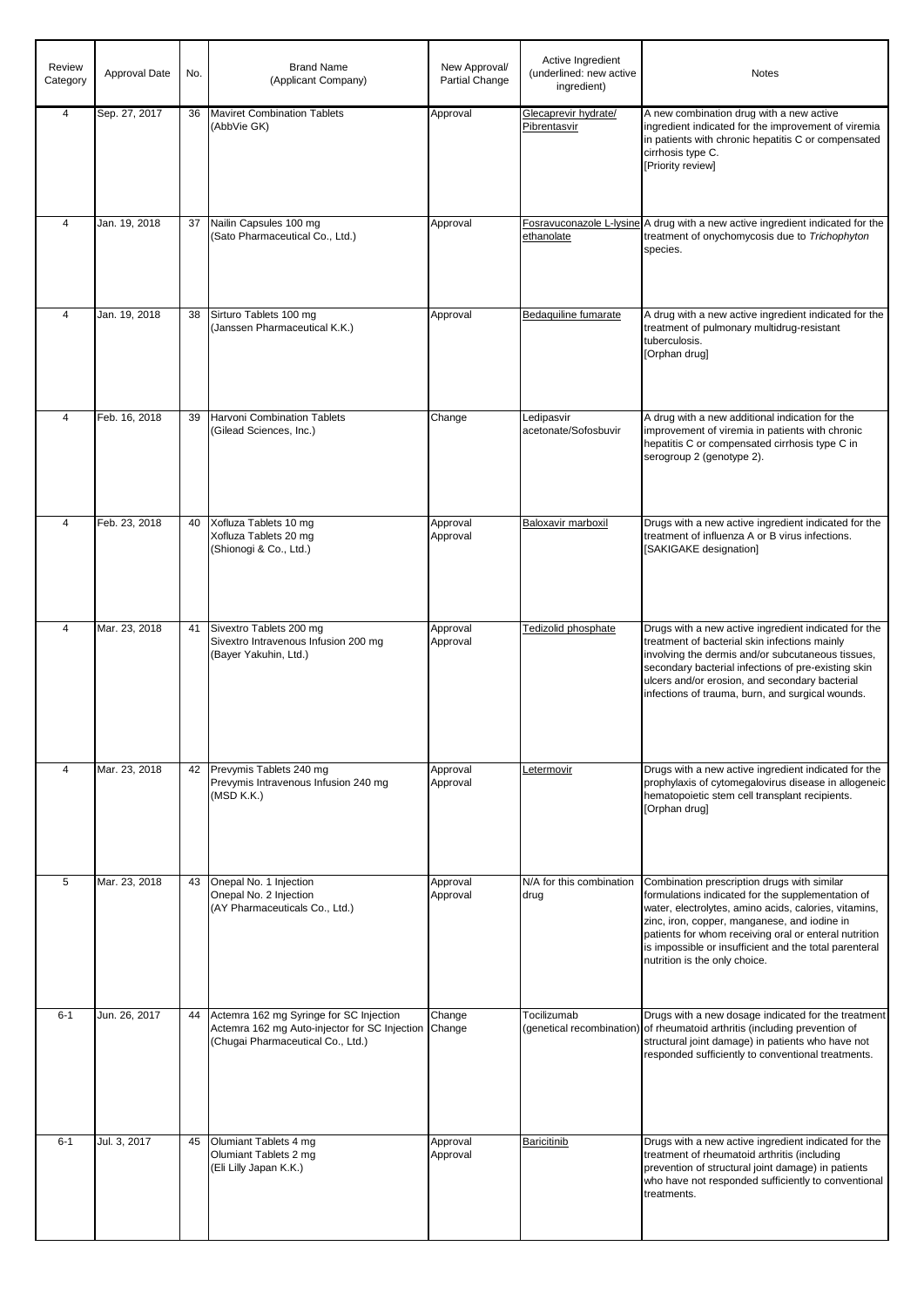| Review<br>Category | Approval Date | No. | <b>Brand Name</b><br>(Applicant Company)                                                                                                                                                              | New Approval/<br>Partial Change              | Active Ingredient<br>(underlined: new active<br>ingredient)                       | <b>Notes</b>                                                                                                                                                                                                                                            |
|--------------------|---------------|-----|-------------------------------------------------------------------------------------------------------------------------------------------------------------------------------------------------------|----------------------------------------------|-----------------------------------------------------------------------------------|---------------------------------------------------------------------------------------------------------------------------------------------------------------------------------------------------------------------------------------------------------|
| $6 - 1$            | Jul. 3, 2017  | 46  | Prolia Subcutaneous Injection 60 mg Syringe<br>(Daiichi Sankyo Company, Limited)                                                                                                                      | Change                                       | Denosumab                                                                         | A drug with a new additional indication and a new<br>(genetical recombination) dosage indicated for inhibiting progression of bone<br>erosion associated with rheumatoid arthritis.                                                                     |
| $6 - 1$            | Aug. 25, 2017 |     | 47 Actemra 162 mg Syringe for SC Injection<br>Actemra 162 mg Auto-injector for SC Injection<br>(Chugai Pharmaceutical Co., Ltd.)                                                                      | Change<br>Change                             | Tocilizumab                                                                       | Drugs with new additional indications and a new<br>(genetical recombination) dosage for the treatment of Takayasu arteritis and<br>giant cell arteritis in patients who have not<br>responded sufficiently to conventional treatments.<br>[Orphan drug] |
| $6 - 1$            | Sep. 27, 2017 | 48  | Cedarcure Japanese Cedar Pollen Sublingual<br>Tablets 2,000 JAU<br>Cedarcure Japanese Cedar Pollen Sublingual<br>Tablets 5,000 JAU<br>(Torii Pharmaceutical Co., Ltd.)                                | Approval<br>Approval                         | Japanese cedar pollen<br>extract bulk powder                                      | Drugs with a new active ingredient indicated for the<br>treatment of Japanese cedar pollinosis<br>(desensitization therapy).                                                                                                                            |
| $6 - 1$            | Sep. 27, 2017 | 49  | Kevzara 150 mg Syringe for SC Injection<br>Kevzara 200 mg Syringe for SC Injection<br>Kevzara 150 mg Auto-injector for SC Injection<br>Kevzara 200 mg Auto-injector for SC Injection<br>(Sanofi K.K.) | Approval<br>Approval<br>Approval<br>Approval | Sarilumab                                                                         | Drugs with a new active ingredient indicated for the<br>(genetical recombination) treatment of rheumatoid arthritis in patients who<br>have not responded sufficiently to conventional<br>treatments.                                                   |
| $6 - 1$            | Sep. 27, 2017 | 50  | Rupafin Tablets 10 mg<br>(Teikoku Seiyaku Co., Ltd.)                                                                                                                                                  | Approval                                     | Rupatadine fumarate                                                               | A drug with a new active ingredient indicated for the<br>treatment of allergic rhinitis, urticaria, and itching<br>associated with skin diseases (eczema/dermatitis,<br>cutaneous pruritus).                                                            |
| $6 - 1$            | Sep. 27, 2017 | 51  | Benlysta for I.V. Infusion 120 mg<br>Benlysta for I.V. Infusion 400 mg<br>Benlysta for S.C. Injection 200 mg Autoinjector<br>Benlysta for S.C. Injection 200 mg Syringe<br>(GlaxoSmithKline K.K.)     | Approval<br>Approval<br>Approval<br>Approval | Belimumab<br>(genetical recombination)                                            | Drugs with a new active ingredient indicated for the<br>treatment of systemic lupus erythematosus in<br>patients who have not responded sufficiently to<br>conventional treatments.                                                                     |
| $6 - 1$            | Jan. 19, 2018 |     | 52 Allesaga Tape 4 mg<br>Allesaga Tape 8 mg<br>(Hisamitsu Pharmaceutical Co., Inc.)                                                                                                                   | Approval<br>Approval                         | Emedastine fumarate                                                               | Drugs with a new route of administration indicated<br>for the treatment of allergic rhinitis.                                                                                                                                                           |
| $6 - 1$            | Jan. 19, 2018 |     | 53 Dupixent 300 mg Syringe for S.C. Injection<br>(Sanofi K.K.)                                                                                                                                        | Approval                                     | Dupilumab (genetical<br>recombination)                                            | A drug with a new active ingredient indicated for the<br>treatment of atopic dermatitis in patients who have<br>not responded sufficiently to conventional<br>treatments.                                                                               |
| $6 - 1$            | Jan. 19, 2018 | 54  | Fasenra Subcutaneous Injection 30 mg<br>Syringe<br>(AstraZeneca K.K.)                                                                                                                                 | Approval                                     | Benralizumab (genetical<br>recombination)                                         | A drug with a new active ingredient indicated for the<br>treatment of bronchial asthma (for use only in<br>patients with intractable bronchial asthma whose<br>asthmatic responses are uncontrollable with<br>conventional therapies).                  |
| $6 - 1$            | Feb. 16, 2018 |     | 55 Miticure House Dust Mite Sublingual Tablets<br>3,300 JAU<br>Miticure House Dust Mite Sublingual Tablets<br>10,000 JAU<br>(Torii Pharmaceutical Co., Ltd.)                                          | Change<br>Change                             | Dermatophagoides<br>farinae extract,<br>Dermatophagoides<br>pteronyssinus extract | Drugs with a new additional pediatric dosage for<br>children aged under 12 years. These drugs<br>comprise allergen immunotherapy for the treatment<br>of house dust mite antigen-induced allergic rhinitis.                                             |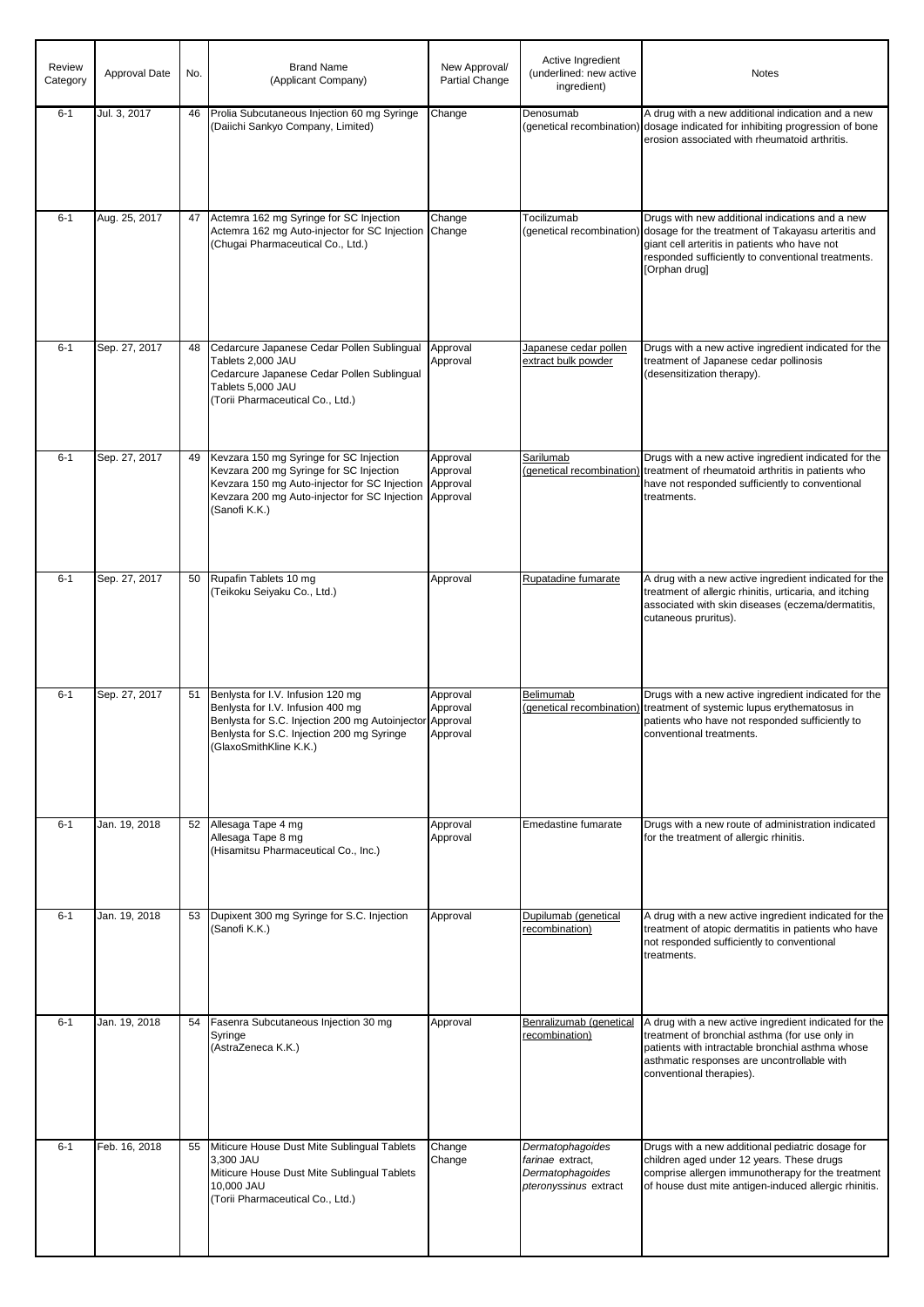| Review<br>Category | Approval Date | No. | <b>Brand Name</b><br>(Applicant Company)                                                                                                                                                                                                                                                                 | New Approval/<br>Partial Change                | Active Ingredient<br>(underlined: new active<br>ingredient)                                                     | <b>Notes</b>                                                                                                                                                                                                                                     |
|--------------------|---------------|-----|----------------------------------------------------------------------------------------------------------------------------------------------------------------------------------------------------------------------------------------------------------------------------------------------------------|------------------------------------------------|-----------------------------------------------------------------------------------------------------------------|--------------------------------------------------------------------------------------------------------------------------------------------------------------------------------------------------------------------------------------------------|
| $6 - 1$            | Feb. 16, 2018 | 56  | Actair 100 IR Sublingual Tablets-HDM<br>Actair 300 IR Sublingual Tablets-HDM<br>(Shionogi & Co., Ltd.)                                                                                                                                                                                                   | Change<br>Change                               | Dermatophagoides<br>farinae extract bulk<br>powder,<br>Dermatophagoides<br>pteronyssinus extract<br>bulk powder | Drugs with a new additional pediatric dosage for<br>children aged under 12 years. These drugs<br>comprise allergen immunotherapy for the treatment<br>of house dust mite antigen-induced allergic rhinitis.                                      |
| $6 - 1$            | Feb. 23, 2018 | 57  | Orencia for I.V. Infusion 250 mg<br>(Bristol-Myers Squibb K.K.)                                                                                                                                                                                                                                          | Change                                         | Abatacept (genetical<br>recombination)                                                                          | A drug with a new additional indication and a new<br>dosage indicated for the treatment of polyarticular-<br>course juvenile idiopathic arthritis in patients who<br>have not responded sufficiently to conventional<br>therapies.               |
| $6 - 1$            | Mar. 23, 2018 | 58  | Tremfya Subcutaneous Injection 100 mg<br>Syringe<br>(Janssen Pharmaceutical K.K.)                                                                                                                                                                                                                        | Approval                                       | Guselkumab (genetical<br>recombination)                                                                         | A drug with a new active ingredient indicated for the<br>treatment of plaque psoriasis, psoriatic arthritis,<br>pustular psoriasis, and erythrodermic psoriasis in<br>patients who have not responded sufficiently to<br>conventional therapies. |
| $6 - 1$            | Mar. 23, 2018 | 59  | Humira 40 mg for S.C. Injection Syringe 0.8<br>mL<br>Humira 40 mg for S.C. Injection Syringe 0.4<br>mL<br>Humira 80 mg for S.C. Injection Syringe 0.8<br>mL<br>Humira 40 mg for S.C. Injection in pre-filled<br>pen 0.4 mL<br>Humira 80 mg for S.C. Injection in pre-filled<br>pen 0.8 mL<br>(AbbVie GK) | Change<br>Change<br>Change<br>Change<br>Change | Adalimumab (genetical<br>recombination)                                                                         | Drugs with a new additional indication and a new<br>dosage indicated for the treatment of pustular<br>psoriasis in patients who have not responded<br>sufficiently to conventional therapies.                                                    |
| $6 - 2$            | May 18, 2017  | 60  | Teribone Inj. 56.5 µg<br>(Asahi Kasei Pharma Corporation)                                                                                                                                                                                                                                                | Change                                         | Teriparatide acetate                                                                                            | A drug with a new dosage indicated for the<br>treatment of osteoporosis with high risk of fracture.                                                                                                                                              |
| $6 - 2$            | Jul. 3, 2017  | 61  | Canalia Combination Tablets<br>(Mitsubishi Tanabe Pharma Corporation)                                                                                                                                                                                                                                    | Approval                                       | Teneligliptin<br>hydrobromide<br>hydrate/Canagliflozin<br>hydrate                                               | A new combination drug indicated for the treatment<br>of type 2 diabetes mellitus (only when a concomitant<br>use of teneligliptin hydrobromide hydrate with<br>canagliflozin hydrate is deemed appropriate).                                    |
| $6 - 2$            | Nov. 30, 2017 |     | 62 Norditropin FlexPro Injection 5 mg<br>Norditropin FlexPro Injection 10 mg<br>Norditropin FlexPro Injection 15 mg<br>Norditropin S Injection 10 mg<br>(Novo Nordisk Pharma Ltd.)                                                                                                                       | Change<br>Change<br>Change<br>Change           | Somatropin                                                                                                      | Drugs with a new additional indication for the<br>(genetical recombination) treatment of short stature associated with Noonan<br>syndrome with no epiphyseal closure.                                                                            |
| $6 - 2$            | Mar. 23, 2018 |     | 63 Ozempic Subcutaneous Injection 2 mg<br>(Novo Nordisk Pharma Ltd.)                                                                                                                                                                                                                                     | Approval                                       | Semaglutide (genetical<br>recombination)                                                                        | A drug with a new active ingredient indicated for the<br>treatment of type 2 diabetes mellitus.                                                                                                                                                  |
| $6 - 2$            | Mar. 23, 2018 |     | 64 Sujanu Combination Tablets<br>(MSD K.K.)                                                                                                                                                                                                                                                              | Approval                                       | Sitagliptin phosphate<br>hydrate/Ipragliflozin L-<br>proline                                                    | A new combination drug indicated for the treatment<br>of type 2 diabetes mellitus (only when a concomitant<br>use of sitagliptin phosphate hydrate with ipragliflozin<br>L-proline is deemed appropriate).                                       |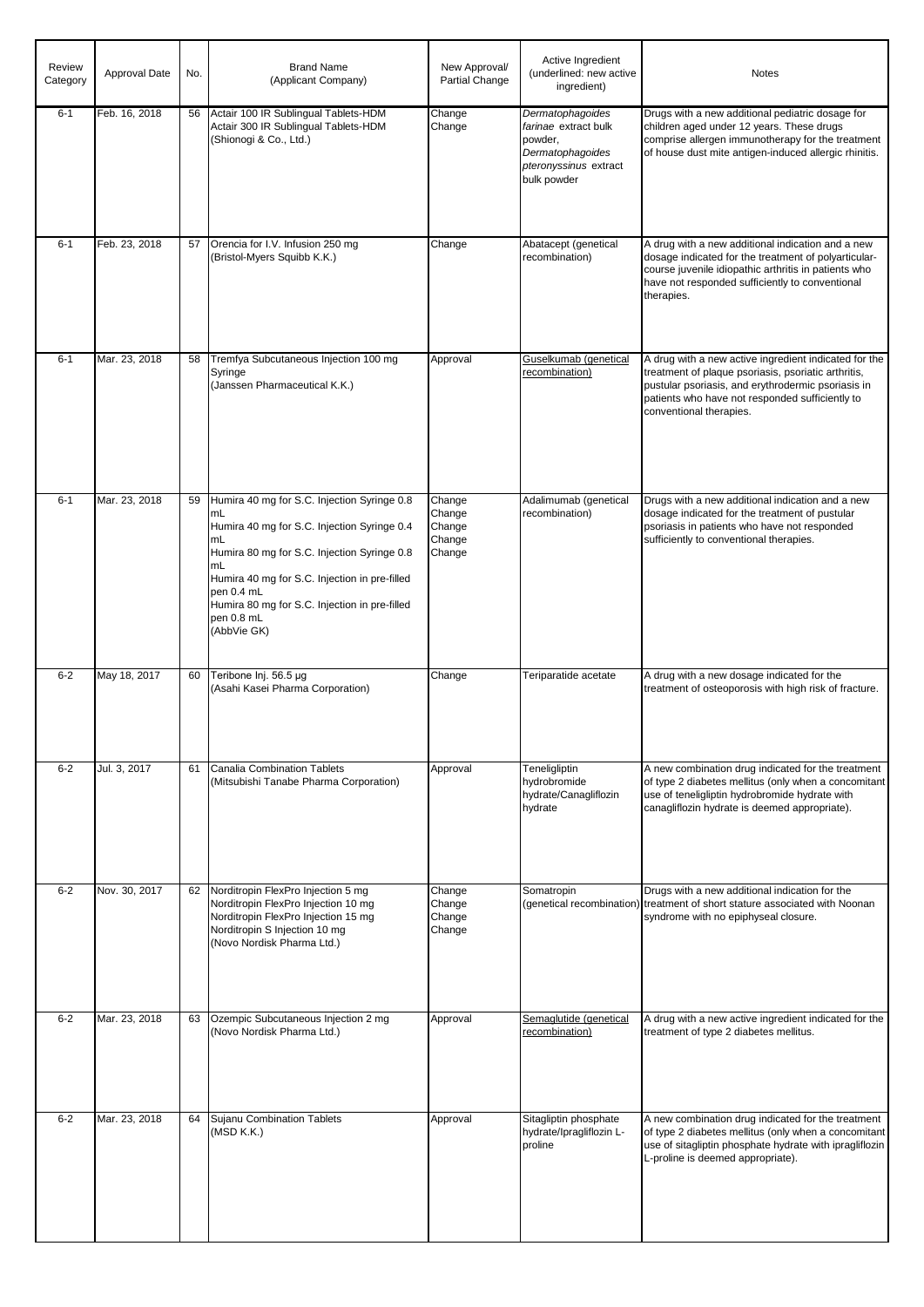| Review<br>Category            | <b>Approval Date</b> | No. | <b>Brand Name</b><br>(Applicant Company)                                                                                                                                                                   | New Approval/<br>Partial Change          | Active Ingredient<br>(underlined: new active<br>ingredient) | <b>Notes</b>                                                                                                                                                                                                                                                     |
|-------------------------------|----------------------|-----|------------------------------------------------------------------------------------------------------------------------------------------------------------------------------------------------------------|------------------------------------------|-------------------------------------------------------------|------------------------------------------------------------------------------------------------------------------------------------------------------------------------------------------------------------------------------------------------------------------|
| $6 - 2$                       | Mar. 23, 2018        | 65  | Galafold Capsules 123 mg<br>(Amicus Therapeutics, Inc.)                                                                                                                                                    | Approval                                 | Migalastat hydrochloride                                    | A drug with a new active ingredient indicated for the<br>treatment of Fabry disease in patients with GLA<br>mutations categorized as amenable to treatment<br>with migalastat.<br>[Orphan drug]                                                                  |
| $6 - 2$                       | Mar. 23, 2018        | 66  | Signifor LAR Kit for i.m. injection 10 mg<br>Signifor LAR Kit for i.m. injection 30 mg<br>Signifor LAR Kit for i.m. injection 20 mg<br>Signifor LAR Kit for i.m. injection 40 mg<br>(Novartis Pharma K.K.) | Approval<br>Approval<br>Change<br>Change | Pasireotide pamoate                                         | Drugs with a new additional indication and a new<br>dosage and in additional dosage forms indicated for<br>the treatment of Cushing's disease (when surgical<br>therapies are not sufficiently effective or are difficult<br>to perform).<br>[Orphan drug]       |
| In vivo<br>diagnostics        | Aug. 25, 2017        | 67  | Ovisot for Injection 0.1 g<br>(Daiichi Sankyo Company, Limited)                                                                                                                                            | Change                                   | Acetylcholine chloride                                      | A drug with a new route of administration indicated<br>for the induction of coronary spasm in a drug-<br>induced coronary spasm provocation test during<br>coronary angiography.<br>[Public knowledge-based application after PAFSC's<br>preliminary assessment] |
| In vivo<br>diagnostics        | Sep. 27, 2017        | 68  | Alaglio Granules sachets1.5 g<br>(SBI Pharmaceuticals Co., Ltd.)                                                                                                                                           | Approval                                 | Aminolevulinic acid<br>hydrochloride                        | A drug with a new additional indication and a new<br>dosage in an additional dosage form for the<br>visualization of tumor tissues of the non-muscle<br>invasive bladder cancer in transurethral resection of<br>bladder tumor.<br>[Orphan drug]                 |
| Radio-<br>pharmaceut<br>icals | Sep. 27, 2017        | 69  | Vizamyl Intravenous Injectable<br>(Nihon Medi-Physics Co., Ltd.)                                                                                                                                           | Approval                                 | Flutemetamol (18F)                                          | A drug with a new active ingredient indicated for<br>visualization of beta-amyloid plaques in the brains of<br>patients with cognitive impairment suspected to be<br>Alzheimer's disease.                                                                        |
| Radiophar<br>maceuticals      | Feb. 16, 2018        | 70  | FDGscan Injectable<br>(Nihon Medi-Physics Co., Ltd.)                                                                                                                                                       | Change                                   | Fludeoxyglucose ( <sup>18</sup> F)                          | A drug with a new additional indication for<br>visualization of inflammatory sites in the diagnosis<br>of large-vessel vasculitis.<br>[Public knowledge-based application after PAFSC's<br>preliminary assessment]                                               |
| Oncology<br>drugs             | May 18, 2017         | 71  | Xalkori Capsules 200 mg<br>Xalkori Capsules 250 mg<br>(Pfizer Japan Inc.)                                                                                                                                  | Change<br>Change                         | Crizotinib                                                  | Drugs with a new additional indication for the<br>treatment of unresectable advanced/relapsed ROS1<br>fusion gene-positive non-small-cell lung cancer.<br>[Orphan drug]                                                                                          |
| Oncology<br>drugs             | May 18, 2017         | 72  | Kyprolis for Intravenous Injection 10 mg<br>Kyprolis for Intravenous Injection 40 mg<br>(Ono Pharmaceutical Co., Ltd.)                                                                                     | Change<br>Change                         | Carfilzomib                                                 | Drugs with a new dosage and other characteristics<br>indicated for the treatment of relapsed or refractory<br>multiple myeloma.<br>[Orphan drug]                                                                                                                 |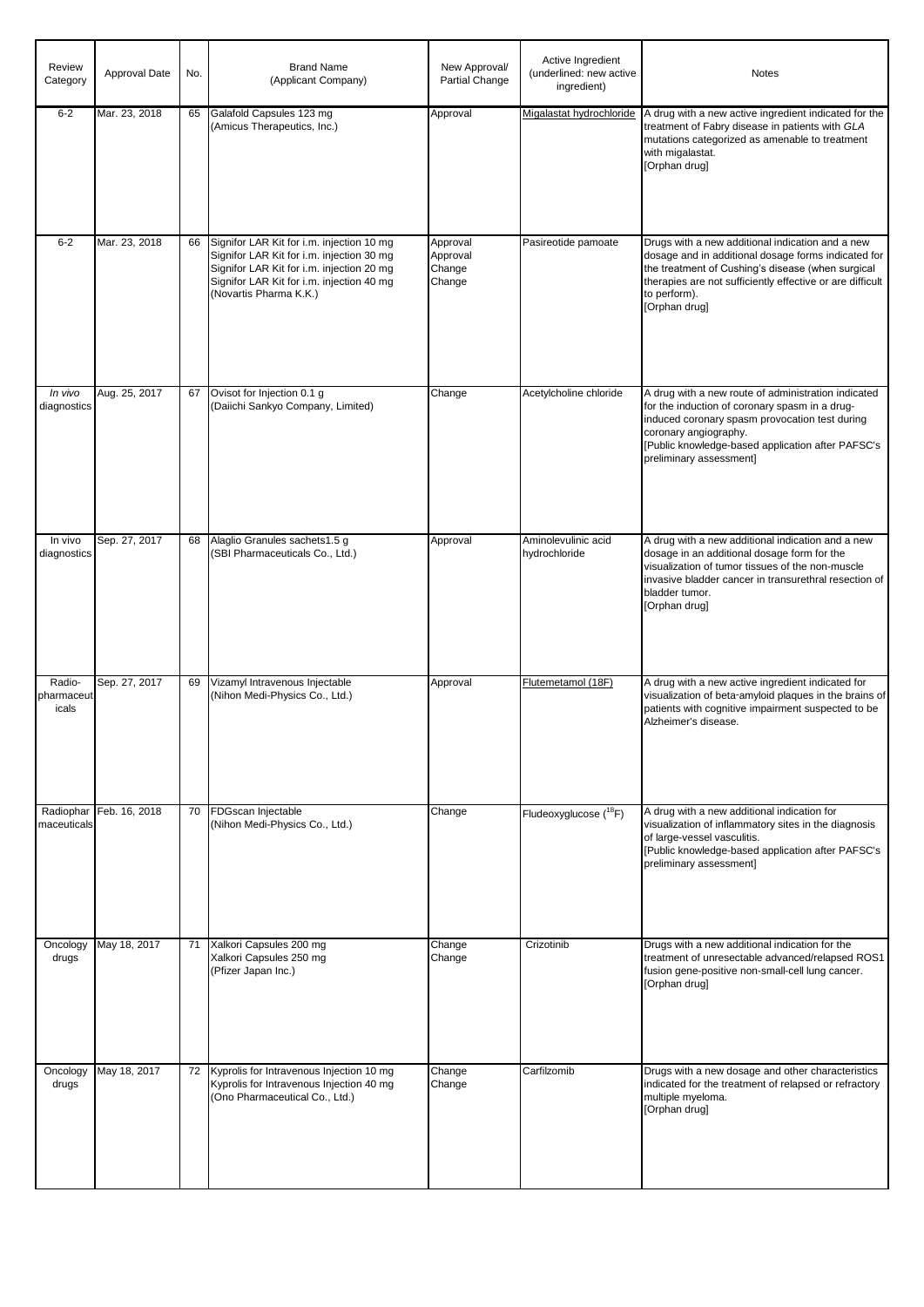| Review<br>Category | Approval Date | No. | <b>Brand Name</b><br>(Applicant Company)                                                                      | New Approval/<br>Partial Change | Active Ingredient<br>(underlined: new active<br>ingredient) | <b>Notes</b>                                                                                                                                                                                                          |
|--------------------|---------------|-----|---------------------------------------------------------------------------------------------------------------|---------------------------------|-------------------------------------------------------------|-----------------------------------------------------------------------------------------------------------------------------------------------------------------------------------------------------------------------|
| Oncology<br>drugs  | Jun. 26, 2017 | 73  | Stivarga Tablets 40 mg<br>(Bayer Yakuhin, Ltd.)                                                               | Change                          | Regorafenib hydrate                                         | A drug with a new additional indication for the<br>treatment of unresectable hepatocellular carcinoma<br>which has progressed after cancer chemotherapy.<br>[Priority review]                                         |
| Oncology<br>drugs  | Jul. 3, 2017  | 74  | Difolta Injection 20 mg<br>(Mundipharma K.K.)                                                                 | Approval                        | Pralatrexate                                                | A drug with a new active ingredient indicated for the<br>treatment of relapsed or refractory peripheral T-cell<br>lymphoma.<br>[Orphan drug]                                                                          |
| Oncology<br>drugs  | Jul. 3, 2017  | 75  | Istodax Injection 10 mg<br>(Celgene K.K.)                                                                     | Approval                        | Romidepsin                                                  | A drug with a new active ingredient indicated for the<br>treatment of relapsed or refractory peripheral T-cell<br>lymphoma.<br>[Orphan drug]                                                                          |
| Oncology<br>drugs  | Jul. 3, 2017  | 76  | Somatuline 120 mg for s.c. Injection<br>(Teijin Pharma Limited)                                               | Change                          | Lanreotide acetate                                          | A drug with a new additional indication and a new<br>dosage indicated for the treatment of<br>neuroendocrine tumors of the pancreas and<br>gastrointestinal tract.                                                    |
| Oncology<br>drugs  | Aug. 25, 2017 | 77  | Abraxane I.V. Infusion 100 mg<br>(Taiho Pharmaceutical Co., Ltd.)                                             | Change                          | Paclitaxel                                                  | A drug with a new dosage indicated for the<br>treatment of gastric cancer.                                                                                                                                            |
| Oncology<br>drugs  | Sep. 22, 2017 | 78  | Zykadia Capsules 150 mg<br>(Novartis Pharma K.K.)                                                             | Change                          | Ceritinib                                                   | A drug with a revised indication for the treatment of<br>unresectable advanced/relapsed ALK fusion gene-<br>positive non-small-cell lung cancer.                                                                      |
| Oncology<br>drugs  | Sep. 22, 2017 | 79  | Opdivo Intravenous Infusion 20 mg<br>Opdivo Intravenous Infusion 100 mg<br>(Ono Pharmaceutical Co., Ltd.)     | Change<br>Change                | Nivolumab                                                   | Drugs with a new additional indication for the<br>(genetical recombination) treatment of unresectable advanced or recurrent<br>gastric cancer which has progressed after cancer<br>chemotherapy.<br>[Priority review] |
| Oncology<br>drugs  | Sep. 27, 2017 | 80  | Ibrance Capsules 25 mg<br>Ibrance Capsules 125 mg<br>(Pfizer Japan Inc.)                                      | Approval<br>Approval            | Palbociclib                                                 | Drugs with a new active ingredient indicated for the<br>treatment of unresectable or recurrent breast<br>cancer.                                                                                                      |
| Oncology<br>drugs  | Sep. 27, 2017 | 81  | Darzalex Intravenous Infusion 100 mg<br>Darzalex Intravenous Infusion 400 mg<br>(Janssen Pharmaceutical K.K.) | Approval<br>Approval            | Daratumumab                                                 | Drugs with a new active ingredient indicated for the<br>(genetical recombination) treatment of relapsed or refractory multiple<br>myeloma.<br>[Orphan drug]                                                           |
| Oncology<br>drugs  | Sep. 27, 2017 | 82  | Bavencio Injection 200 mg<br>(Merck Serono Co., Ltd.)                                                         | Approval                        | Avelumab                                                    | A drug with a new active ingredient indicated for the<br>(genetical recombination) treatment of unresectable Merkel cell carcinoma.<br>[Orphan drug]                                                                  |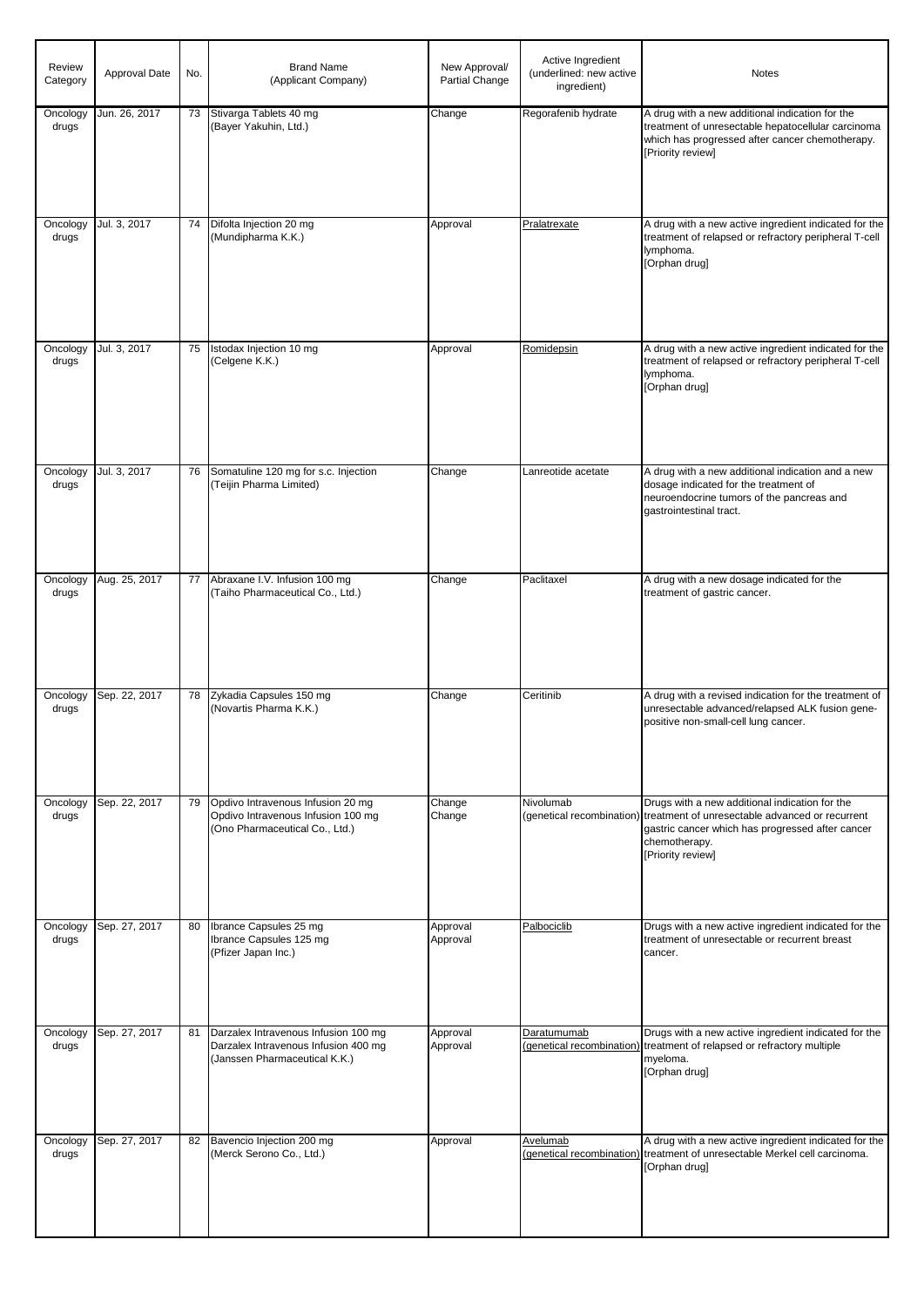| Review<br>Category | Approval Date | No. | <b>Brand Name</b><br>(Applicant Company)                                                               | New Approval/<br>Partial Change | Active Ingredient<br>(underlined: new active<br>ingredient) | <b>Notes</b>                                                                                                                                                                                                |
|--------------------|---------------|-----|--------------------------------------------------------------------------------------------------------|---------------------------------|-------------------------------------------------------------|-------------------------------------------------------------------------------------------------------------------------------------------------------------------------------------------------------------|
| Oncology<br>drugs  | Sep. 27, 2017 | 83  | Faslodex Intramuscular Injection 250 mg<br>(AstraZeneca K.K.)                                          | Change                          | Fulvestrant                                                 | A drug with a revised indication and a new dosage<br>for the treatment of breast cancer.<br>[Expedited review]                                                                                              |
| Oncology<br>drugs  | Nov. 30, 2017 | 84  | Keytruda Injection 20 mg<br>Keytruda Injection 100 mg<br>(MSD K.K.)                                    | Change<br>Change                | Pembrolizumab                                               | Drugs with a new additional indication for the<br>(genetical recombination) treatment of relapsed or refractory classical<br>Hodgkin's lymphoma.                                                            |
| Oncology<br>drugs  | Dec. 25, 2017 | 85  | Tasigna Capsules 50 mg<br>Tasigna Capsules 150 mg<br>Tasigna Capsules 200 mg<br>(Novartis Pharma K.K.) | Change<br>Change<br>Change      | Nilotinib hydrochloride<br>hydrate                          | Drugs with a new pediatric dosage indicated for the<br>treatment of chronic- or accelerated-phase chronic<br>myeloid leukemia.<br>[Expedited review (only Tasigna Capsules 50 mg)]                          |
| Oncology<br>drugs  | Dec. 25, 2017 | 86  | Keytruda Injection 20 mg<br>Keytruda Injection 100 mg<br>(MSD K.K.)                                    | Change<br>Change                | Pembrolizumab                                               | Drugs with a new additional indication for the<br>(genetical recombination) treatment of unresectable urothelial cancer which<br>progressed after cancer chemotherapy.<br>[Priority review]                 |
| Oncology<br>drugs  | Jan. 19, 2018 | 87  | Tecentriq Intravenous Infusion 1200 mg<br>(Chugai Pharmaceutical Co., Ltd.)                            | Approval                        | Atezolizumab (genetical<br>recombination)                   | A drug with a new active ingredient indicated for the<br>treatment of unresectable advanced or recurrent<br>non-small-cell lung cancer.                                                                     |
| Oncology<br>drugs  | Jan. 19, 2018 | 88  | Besponsa Injection 1 mg<br>(Pfizer Japan Inc.)                                                         | Approval                        | Inotuzumab ozogamicin<br>(genetical recombination)          | A drug with a new active ingredient indicated for the<br>treatment of relapsed or refractory CD22-positive<br>acute lymphoblastic leukemia.<br>[Orphan drug]                                                |
| Oncology<br>drugs  | Jan. 19, 2018 | 89  | Lynparza Tablets 100 mg<br>Lynparza Tablets 150 mg<br>(AstraZeneca K.K.)                               | Approval<br>Approval            | Olaparib                                                    | Drugs with a new active ingredient indicated for the<br>maintenance treament of recurrent ovarian cancer<br>in patients who are in a complete or partial response<br>to platinum-based chemotherapy.        |
| Oncology<br>drugs  | Feb. 16, 2018 | 90  | Zytiga Tablets 250 mg<br>(Janssen Pharmaceutical K.K.)                                                 | Change                          | Abiraterone acetate                                         | A drug with a new additional indication for the<br>treatment of prostate cancer in patients with high-<br>risk prognostic factors who have not received<br>previous endocrine therapy.<br>[Priority review] |
| Oncology<br>drugs  | Mar. 23, 2018 | 91  | Tafinlar Capsules 50 mg<br>Tafinlar Capsules 75 mg<br>(Novartis Pharma K.K.)                           | Change<br>Change                | Dabrafenib mesilate                                         | Drugs with a new additional indication and a new<br>dosage indicated for the treatment of unresectable<br>advanced or recurrent BRAF mutation-positive non-<br>small-cell lung cancer.<br>[Orphan drug]     |
| Oncology<br>drugs  | Mar. 23, 2018 | 92  | Mekinist Tablets 0.5 mg<br>Mekinist Tablets 2 mg<br>(Novartis Pharma K.K.)                             | Change<br>Change                | Trametinib dimethyl<br>sulfoxide                            | Drugs with a new additional indication for the<br>treatment of unresectable advanced or recurrent<br>BRAF mutation-positive non-small-cell lung cancer.<br>[Orphan drug]                                    |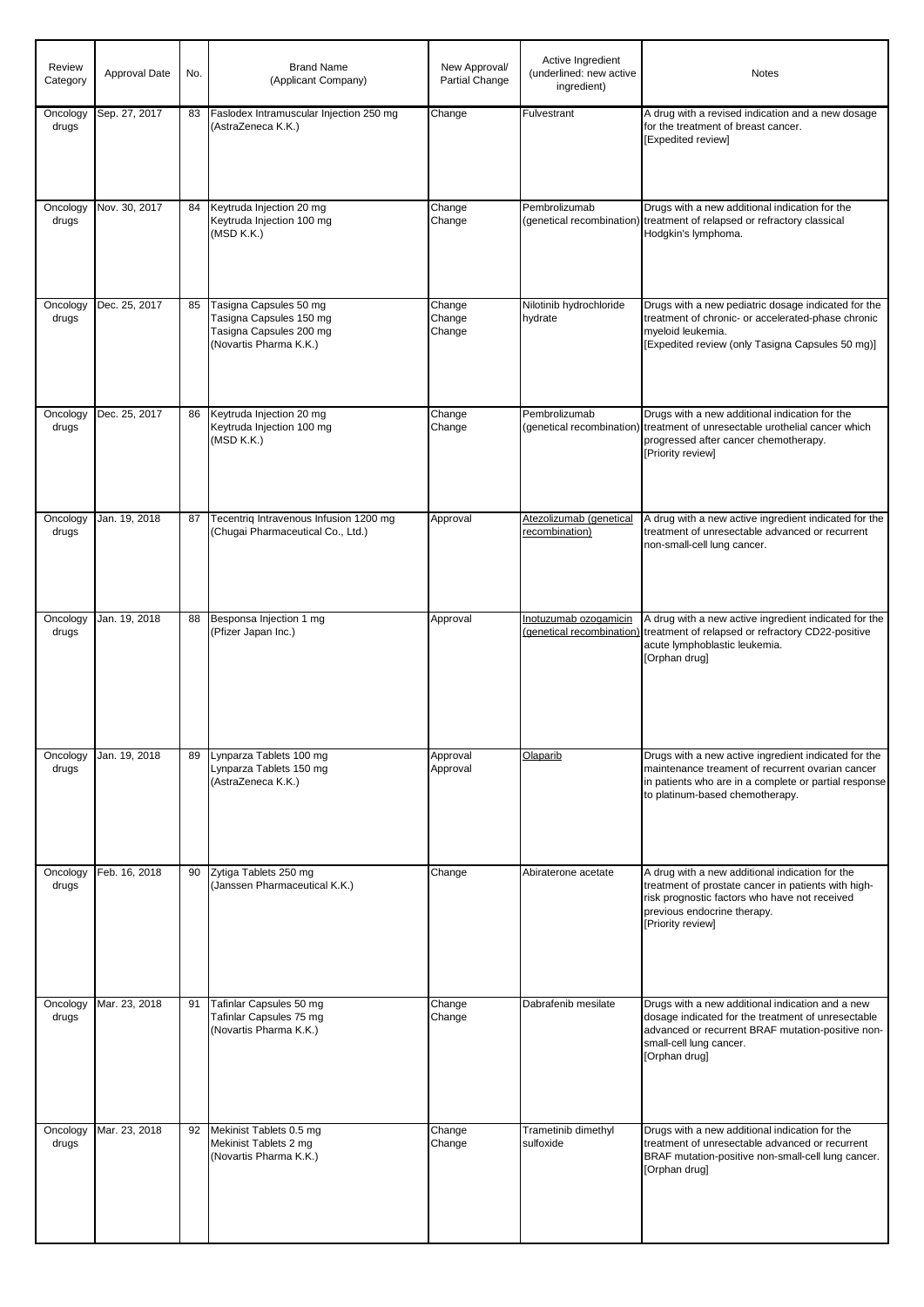| <b>Review</b><br>Category | <b>Approval Date</b> | No. | <b>Brand Name</b><br>(Applicant Company)                                                                                                                                                                                                  | New Approval/<br>Partial Change                                                  | Active Ingredient<br>(underlined: new active<br>ingredient)                                            | <b>Notes</b>                                                                                                                                                                                                                                      |
|---------------------------|----------------------|-----|-------------------------------------------------------------------------------------------------------------------------------------------------------------------------------------------------------------------------------------------|----------------------------------------------------------------------------------|--------------------------------------------------------------------------------------------------------|---------------------------------------------------------------------------------------------------------------------------------------------------------------------------------------------------------------------------------------------------|
| Oncology<br>drugs         | Mar. 23, 2018        | 93  | Lenvima Capsule 4 mg<br>(Eisai Co., Ltd.)                                                                                                                                                                                                 | Change                                                                           | Lenvatinib mesilate                                                                                    | A drug with a new additional indication and a new<br>dosage indicated for the treatment of unresectable<br>hepatic cell carcinoma.                                                                                                                |
| Oncology<br>drugs         | Mar. 23, 2018        | 94  | Velcade Injection 3 mg<br>(Janssen Pharmaceutical K.K.)                                                                                                                                                                                   | Change                                                                           | Bortezomib                                                                                             | A drug with a new additional indication and a new<br>dosage indicated for the treatment of Waldenströ<br>m's macroglobulinemia and lymphoplasmacytic<br>lymphoma.<br>[Public knowledge-based application after PAFSC's<br>preliminary assessment] |
| Vaccines                  | Mar. 23, 2018        | 95  | Shingrix for Intramuscular Injection<br>(Japan Vaccine Co., Ltd.)                                                                                                                                                                         | Approval                                                                         | Freeze-dried<br>recombinant herpes<br>zoster vaccine (prepared<br>from Chinese hamster<br>ovary cells) | A drug with a new active ingredient indicated for the<br>prevention of herpes zoster.                                                                                                                                                             |
| Vaccines                  | Mar. 23, 2018        | 96  | Emulsion-adjuvanted Cell-culture Derived<br>Influenza HA Vaccine H5N1 for Intramuscular<br>Injection "Kaketsuken"<br>(Kaketsuken [The Chemo-Sero-Therapeutic<br>Research Institute])                                                      | Change                                                                           | Emulsion-adjuvanted<br>cell-culture derived<br>influenza HA vaccine<br>(H5N1)                          | A drug with a new additional pediatric dosage<br>indicated for the prevention of pandemic influenza<br>(H5N1).<br>[Orphan drug]                                                                                                                   |
| Vaccines                  | Mar. 23, 2018        | 97  | Emulsion-adjuvanted Cell-culture Derived<br>Influenza HA Vaccine (prototype) for<br>Intramuscular Injection "Kaketsuken"<br>(Kaketsuken [The Chemo-Sero-Therapeutic<br>Research Institute])                                               | Change                                                                           | Emulsion-adjuvanted<br>cell-culture derived<br>influenza HA vaccine<br>(prototype)                     | A drug with a new additional pediatric dosage<br>indicated for the prevention of pandemic influenza.<br>[Orphan drug]                                                                                                                             |
| <b>Blood</b><br>products  | Mar. 23, 2018        | 98  | Hemlibra s.c. 30 mg<br>Hemlibra s.c. 60 mg<br>Hemlibra s.c. 90 mg<br>Hemlibra s.c. 105 mg<br>Hemlibra s.c. 150 mg<br>(Chugai Pharmaceutical Co., Ltd.)                                                                                    | Approval<br>Approval<br>Approval<br>Approval<br>Approval                         | Emicizumab (genetical<br>recombination)                                                                | Drugs with a new active ingredient indicated for the<br>control of bleeding tendency in patients with<br>congenital blood coagulation factor VIII deficiency<br>with blood coagulation factor VIII inhibitors.<br>[Orphan drug]                   |
| <b>Blood</b><br>products  | Sep. 27, 2017        | 99  | Afstyla I.V. Injection 250<br>Afstyla I.V. Injection 500<br>Afstyla I.V. Injection 1000<br>Afstyla I.V. Injection 1500<br>Afstyla I.V. Injection 2000<br>Afstyla I.V. Injection 2500<br>Afstyla I.V. Injection 3000<br>(CSL Behring K.K.) | Approval<br>Approval<br>Approval<br>Approval<br>Approval<br>Approval<br>Approval | Lonoctocog alfa<br>(genetical recombination)                                                           | Drugs with a new active ingredient indicated for the<br>control of bleeding tendency in patients with blood<br>coagulation factor VIII deficiency.                                                                                                |
| <b>Blood</b><br>products  | Nov. 30, 2017        | 100 | Adynovate Intravenous 250<br>Adynovate Intravenous 500<br>Adynovate Intravenous 1000<br>Adynovate Intravenous 2000<br>(Baxalta Japan Limited)                                                                                             | Change<br>Change<br>Change<br>Change                                             | Rurioctocog alfa pegol                                                                                 | Drugs with a new additional pediatric dosage<br>(genetical recombination) indicated for the control of bleeding tendency in<br>patients with blood coagulation factor VIII deficiency.                                                            |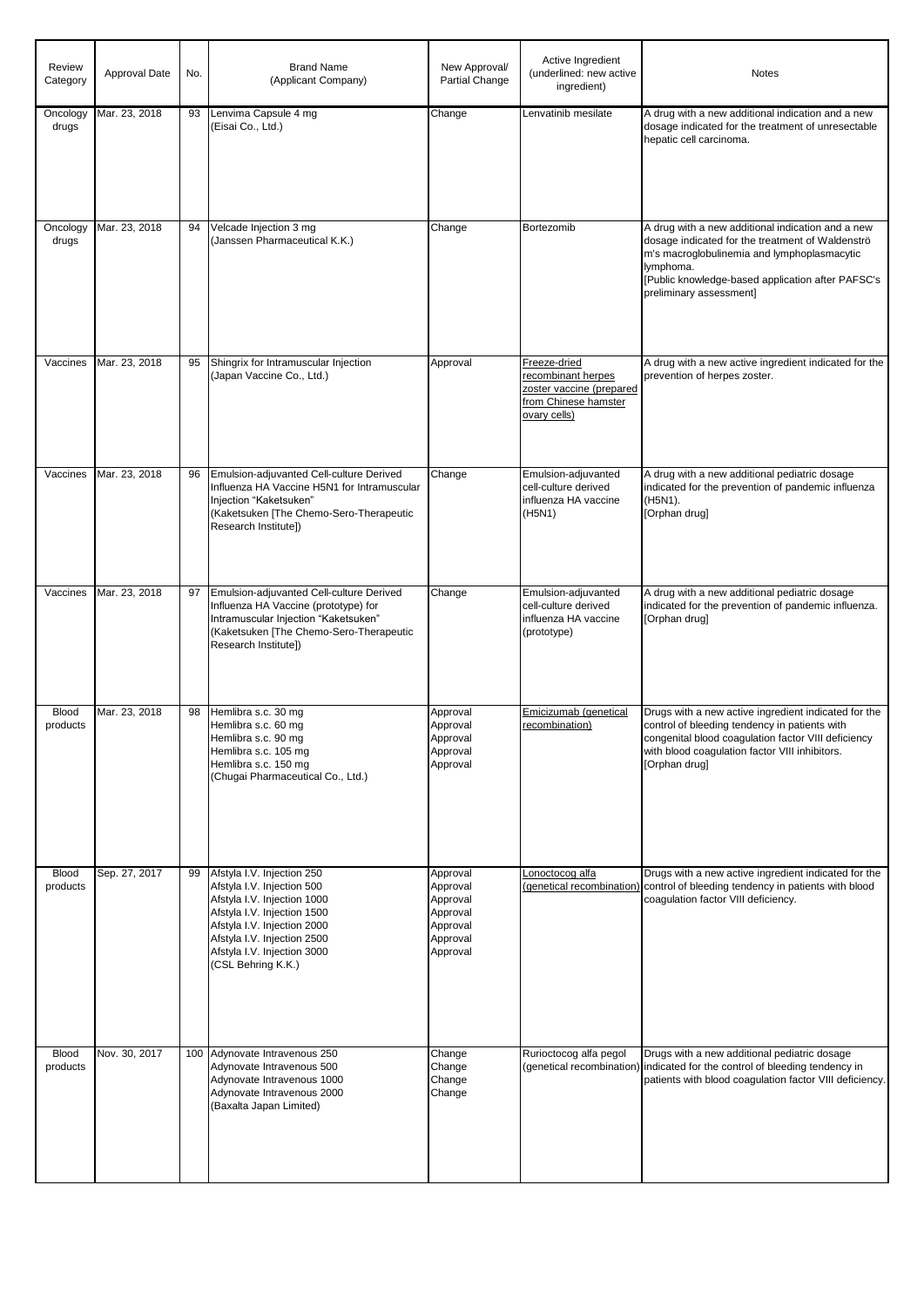| Review<br>Category | Approval Date | No. | <b>Brand Name</b><br>(Applicant Company)                                                                                                                                                                                                                                                                   | New Approval/<br>Partial Change                          | Active Ingredient<br>(underlined: new active<br>ingredient)               | <b>Notes</b>                                                                                                                                                                                                                                                                |
|--------------------|---------------|-----|------------------------------------------------------------------------------------------------------------------------------------------------------------------------------------------------------------------------------------------------------------------------------------------------------------|----------------------------------------------------------|---------------------------------------------------------------------------|-----------------------------------------------------------------------------------------------------------------------------------------------------------------------------------------------------------------------------------------------------------------------------|
| Bio-CMC            | Sep. 27, 2017 | 101 | Infliximab BS for I.V. Infusion 100 mg<br>"Nichiiko"<br>(Nichi-Iko Pharmaceutical Co., Ltd.)<br>Infliximab BS for I.V. Infusion 100 mg "AYUMI"<br>(Yakuhan Pharmaceutical Co., Ltd.)                                                                                                                       | Approval<br>Approval                                     | Infliximab<br>(genetical recombination)<br>[Infliximab biosimilar 2]      | Follow-on biologics indicated for the treatment of<br>rheumatoid arthritis, psoriasis, Crohn's disease, and<br>ulcerative colitis.                                                                                                                                          |
| Bio-CMC            | Sep. 27, 2017 |     | 102 Rituximab BS Intravenous Infusion 100 mg<br>[KHK]<br>Rituximab BS Intravenous Infusion 500 mg<br>[KHK]<br>(Sandoz K.K.)                                                                                                                                                                                | Approval<br>Approval                                     | Rituximab<br>(genetical recombination)<br>[Rituximab biosimilar 1]        | Follow-on biologics indicated for the treatment of<br>CD20-positive B-cell non-Hodgkin's lymphoma,<br>CD20-positive B-cell lymphoproliferative disorder<br>associated with immunosuppression, Wegener's<br>granulomatosis, and microscopic polyangiitis.                    |
| Bio-CMC            | Jan. 19, 2018 |     | 103 Etanercept BS 10 mg for S.C. Inj. "MA"<br>Etanercept BS 25 mg for S.C. Inj. "MA"<br>Etanercept BS 25 mg Syringe 0.5 mL for S.C.<br>Inj. "MA"<br>Etanercept BS 50 mg Syringe 1.0 mL for S.C.<br>Inj. "MA"<br>Etanercept BS 50 mg PEN 1.0 mL for S.C. Inj.<br>"MA"<br>(Mochida Pharmaceutical Co., Ltd.) | Approval<br>Approval<br>Approval<br>Approval<br>Approval | Etanercept (genetical<br>recombination)<br>[etanercept biosimilar 1]      | Follow-on biologics indicated for the treatment of<br>rheumatoid arthritis (including the prevention of<br>structural joint damage) and polyarticular-course<br>juvenile idiopathic arthritis in patients who have not<br>responded sufficiently to conventional therapies. |
| Bio-CMC            | Mar. 23, 2018 |     | 104 Trastuzumab BS for I.V. Infusion 60 mg "NK"<br>Trastuzumab BS for I.V. Infusion 150 mg "NK" Approval<br>(Nippon Kayaku Co., Ltd.)<br>Trastuzumab BS for I.V. Infusion 60 mg "CTH" Approval<br>Trastuzumab BS for I.V. Infusion 150 mg<br>"CTH"<br>(Celltrion Inc.)                                     | Approval<br>Approval                                     | Trastuzumab (genetical<br>recombination)<br>[trastuzumab biosimilar<br>1] | Follow-on biologics indicated for the treatment of<br>unresectable advanced or recurrent gastric cancer<br>with HER2 overexpression.                                                                                                                                        |